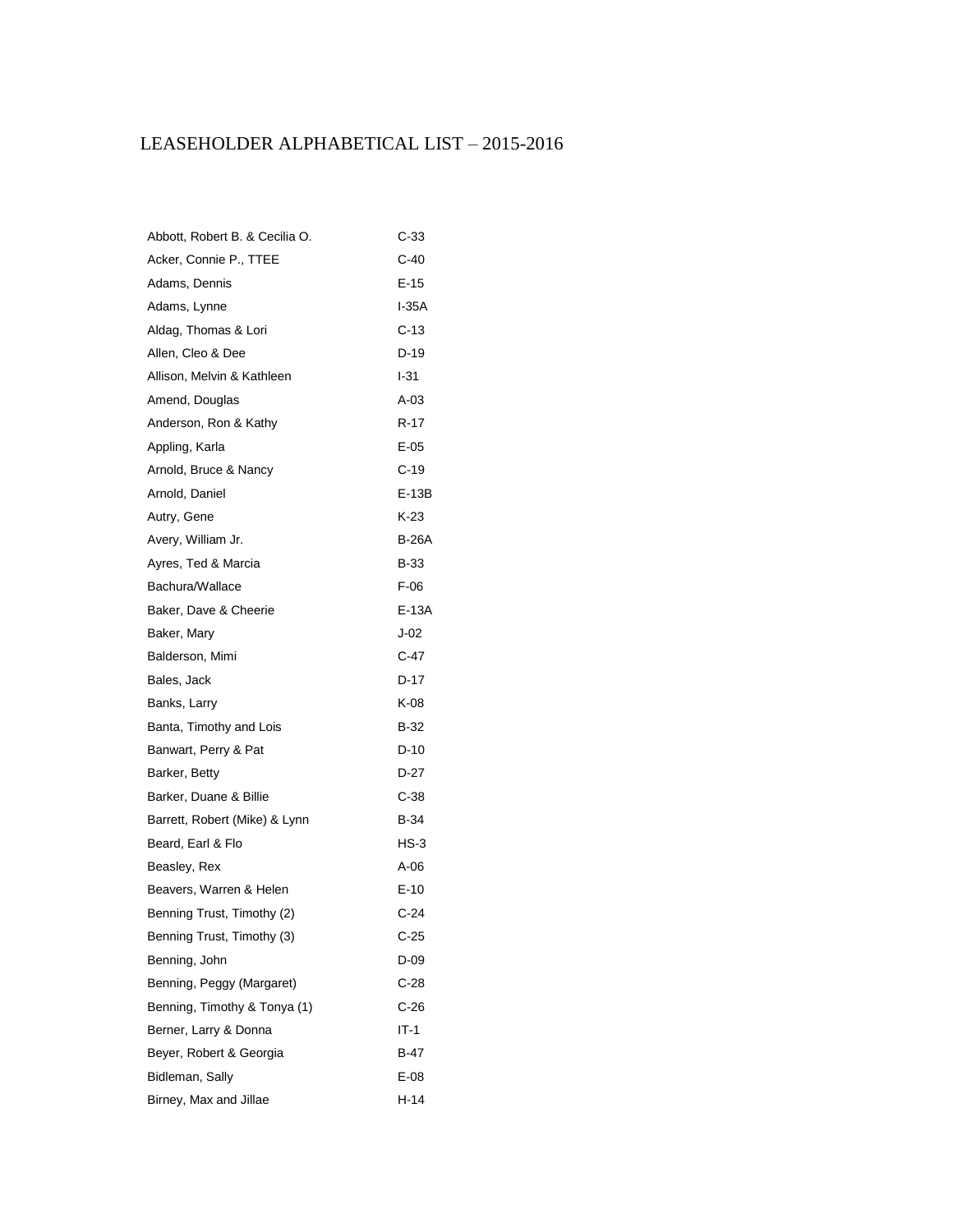| Blasing, Robert                    | H-05        |
|------------------------------------|-------------|
| Bolton, Christopher                | C-06        |
| Bolton, Gary & Diane               | B-03        |
| Bongers, Gregory & Chandra         | $C-23$      |
| Boorigie, Robert & Laurie          | IT-2        |
| Boorigie, Robert & Laurie (2)      | IT-3        |
| Bowman, Jim & Judy                 | $C-49$      |
| Bowman, Wes                        | $D-01$      |
| Bradbury, Steven & Nicki           | H-11        |
| Bratland, Roger & Norma            | $I-08$      |
| Breitenbach, Aaron & Joni Franklin | B-27        |
| Briscoe, Paul & Jill               | $F-08$      |
| Broadhurst, Susan                  | D-07        |
| Brockleman, Marvin                 | B-08        |
| Brollier, Jeffrey & Olive          | $1 - 10$    |
| Brungardt, Curtis & Christie       | $1 - 21$    |
| Busch, Charles                     | $1 - 17$    |
| Butler, Dennis & Betty             | G-05        |
| Byerley, Pam (Betty Perry)         | $B-25$      |
| Byers, Boyd & Kimberly             | $I-20$      |
| Byers, Dave and Kate               | B-0         |
| Cabrera, Arnold & Lisbeth          | $HS-4$      |
| Callison, Mike                     | A-05        |
| Carlin, Chris & Louise             | D-13        |
| Carlson, Carolyn                   | $1-27$      |
| Catlin Rentals(3)                  | C-38        |
| Catlin, Gary                       | $B-07$      |
| Catlin2, Gary & Becky              | A-10        |
| Charles, Crystal                   | B-22        |
| Clark, Barry Dina                  | $K-19$      |
| Clary, Douglas & Sherry            | B-13        |
| Clary, Steve & Linda               | E-01        |
| Cleary, John & Mindy               | B-28        |
| Close, Patrick and Diane           | I-01        |
| Convy, David & Lori                | $1 - 16$    |
| Cook, R. W. & Donna                | IT-0        |
| Cooksey, Richard and Stephanie     | $C-11$      |
| Cosgrove, John & Linda             | $J-05$      |
| Craft, David & Jennifer            | B-26        |
| Curry, Joseph & Patricia           | $E-22$      |
| Curzydlo, Roland                   | <b>BN-2</b> |
| Dall, Larry & Pamela               | I-29        |
| Dall, Larry & Pamela (2)           | l-28        |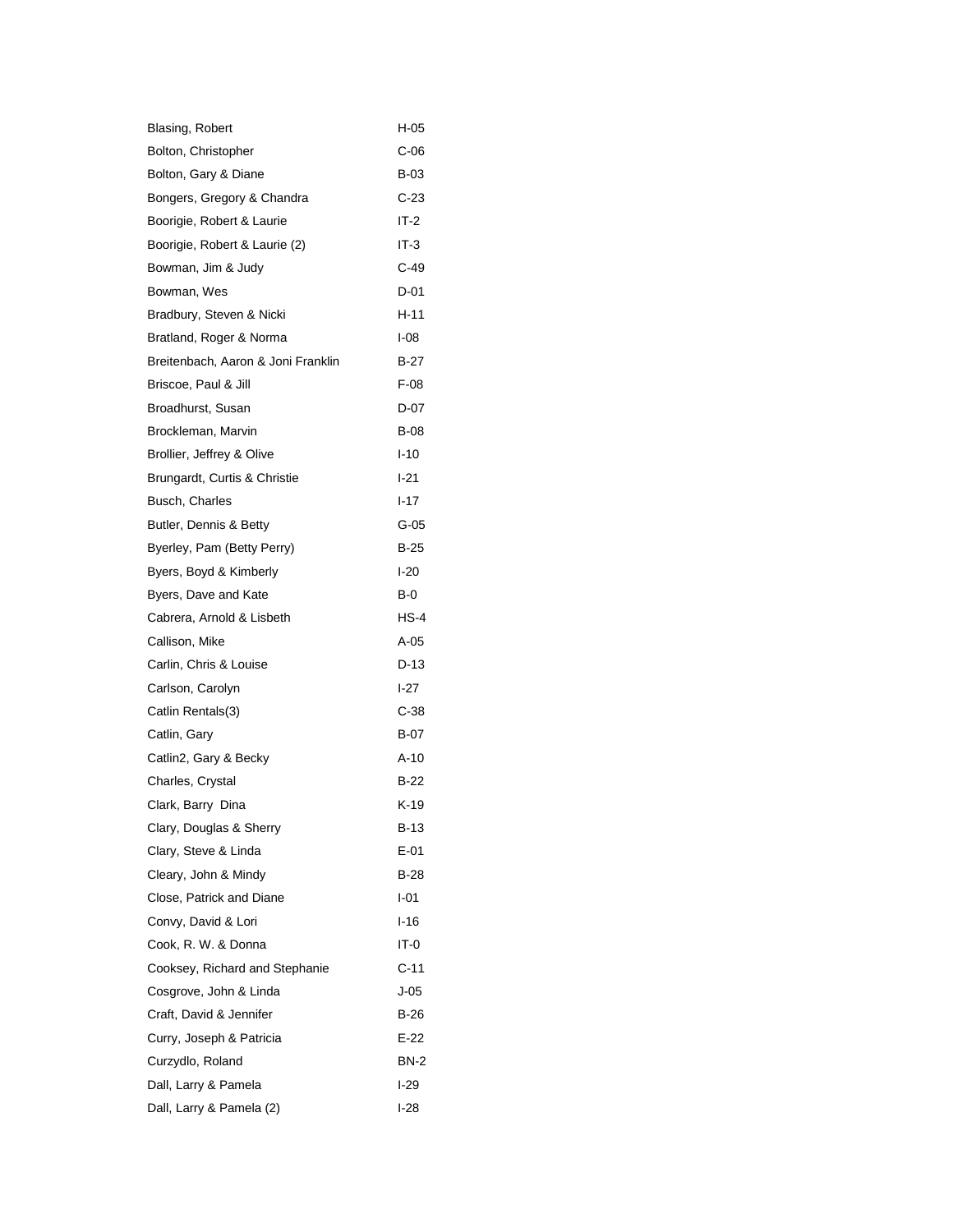| Day, Dean, Maria, & James            | E-12   |
|--------------------------------------|--------|
| Defore, Susan                        | D-11   |
| Devine, F.P & Dorothy                | $B-18$ |
| Dierking, Troy/Doug Jensen           | B-40A  |
| Ditto, William & Rose                | $C-34$ |
| Donnelly, Michael & J. Macdonald     | D-05   |
| Dosien, Anthony                      | H-07   |
| Dugan, Paul & Rosemary               | $B-05$ |
| Dunham, Kirk & Shelayne (Shelley)    | D-12   |
| Ebert, Gregory & Lisa                | B-21   |
| Edwards, Douglas & Beth/Young, David | R-14   |
| Ehling, Glenn                        | H-10   |
| Eichman, Robert & Janis              | I-04   |
| Ellis Living Trust, Barry & Jonna    | B-10   |
| Endacott, Jeffrey & Nancy            | B-38   |
| Engelland, Thomas and Dena           | H-15   |
| Farney, Karen, trustee               | I-06   |
| Fife, Roger & Natasha                | $B-30$ |
| Fischer, Larry & Sheryl              | $1-03$ |
| Flores, Brian and Carri              | $-32$  |
| Flott, Renee Sue & Eric Lee          | F-07   |
| Folger, Don & Marlene                | R-04   |
| Folger, Don & Marlene (2)            | R-04A  |
| Forker, Dan & Jennifer               | $HS-2$ |
| Foster, Andrew and Sara              | R-07   |
| Foster, Michael J. Trust             | $C-20$ |
| Foster/Peirce                        | K-18   |
| Fox, Daniel & Kathy                  | D-16   |
| Fox, Jerry & Mary                    | D-34   |
| Fraley, William & Darla              | D-29   |
| Fritchen, Dave & Kay                 | $C-50$ |
| Fuller, Neil                         | C-43   |
| Fyler, Ken & Charlene                | D-33   |
| Gatewood, Daniel & Anna              | $E-25$ |
| Gatza, Kay                           | E-17   |
| Geis, Jim                            | B-01   |
| Gillam, Scott & Stephanie            | $B-37$ |
| Giller, Thomas and Mary Kevin        | B-24   |
| Gleeson, Jerry                       | H-02   |
| Goodall, Bob & Nancy                 | $E-20$ |
| Goodman/Hogle                        | K-11   |
| Gouge, Edward & Brenda               | D-32   |
| Gratton, Curt                        | B-29A  |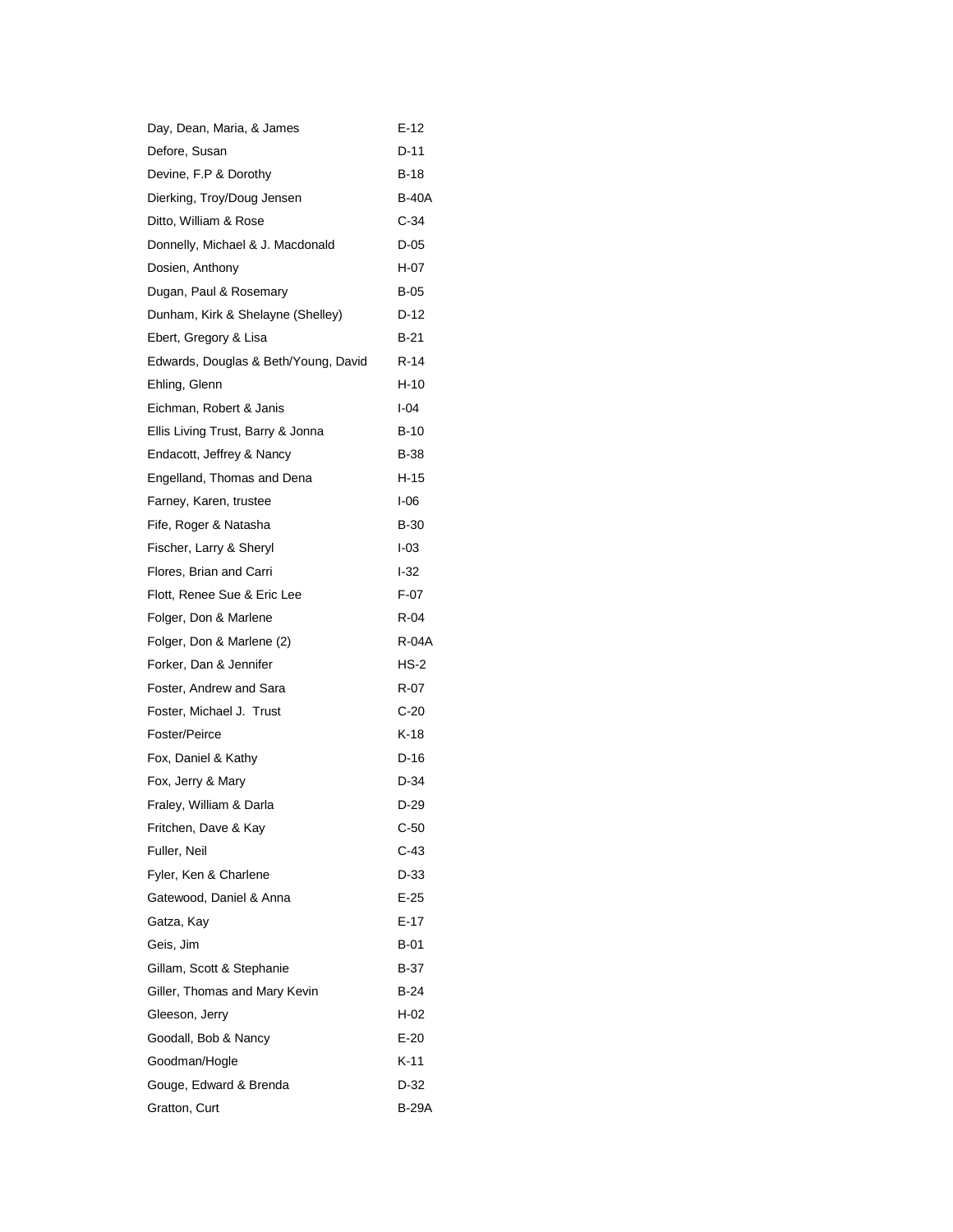| Green, Mark & Linda             | E-25B    |
|---------------------------------|----------|
| Griffis, Brian and Leigh Ann    | C-53     |
| Griffith, Ron & Becky           | $1-38$   |
| Grove, Bryan                    | G-03     |
| Gunter, Vincent & Nicole        | B-46     |
| Haag, Harry and Barbara         | K-20     |
| Haeker, Harvey                  | B-16     |
| Hamilton, Donald & Helen        | $C-14$   |
| Hamm, Jr, Mike& Anna            | H-08     |
| Hankley, Bill & Melanie         | C-39     |
| Harris, Joseph & Kathryn        | $1-26$   |
| Harshfield, Vernon & Beth       | D-28     |
| Hawley, Kevin & Cathie          | G-06     |
| Hay, Robert & Barbara           | B-49     |
| Hay, Vern & Polly               | J-09     |
| Hay, Vernon & Polly (2)         | $I-30$   |
| Hayden/DeNoble                  | D-03     |
| Hayes, Buck & Marsha            | D-15     |
| Hayes, Cheryl                   | B-44A    |
| Hedden, John & Suzy             | $C-37$   |
| Hedrick, Phil & Randi           | D-26     |
| Heersche, Richard H.            | R-20     |
| Heidrick, Harold & Pat          | B-43A    |
| Heinemann, Richard & Mary       | $F-04$   |
| Herbig, Robert & Cynthia        | D-30     |
| Herde, Don & Kathy              | H-13     |
| Herde, John & Terri             | $C-17$   |
| Herman, Michael & Linda Kroeger | B-41A    |
| Hermes, Dale & Jayne            | G-08     |
| Hern, Russell                   | $E - 21$ |
| Heyka, Larry & MaryJo Trust     | A-08     |
| Heyka2, Larry & Mary Jo         | $1 - 11$ |
| Hiebert, Robert & Julane        | $E-27$   |
| Hintz, Tom/Vera's Inc.          | K-03     |
| Hodges, Peter T and Linda A     | B-31     |
| Hoffman, Roger & Shryll         | E-25A    |
| Honeyman, Mary                  | $D-20$   |
| Hooper, Edwin & Sandra          | B-12     |
| Hoppas, Justin & Debora         | l-34     |
| Hornberger, Steve & Cynthia     | R-21     |
| Howell, Gregg & Cristi          | $C-21$   |
| Hull, Elden & Karon             | J-12     |
| Humphrey, Terry                 | l-19     |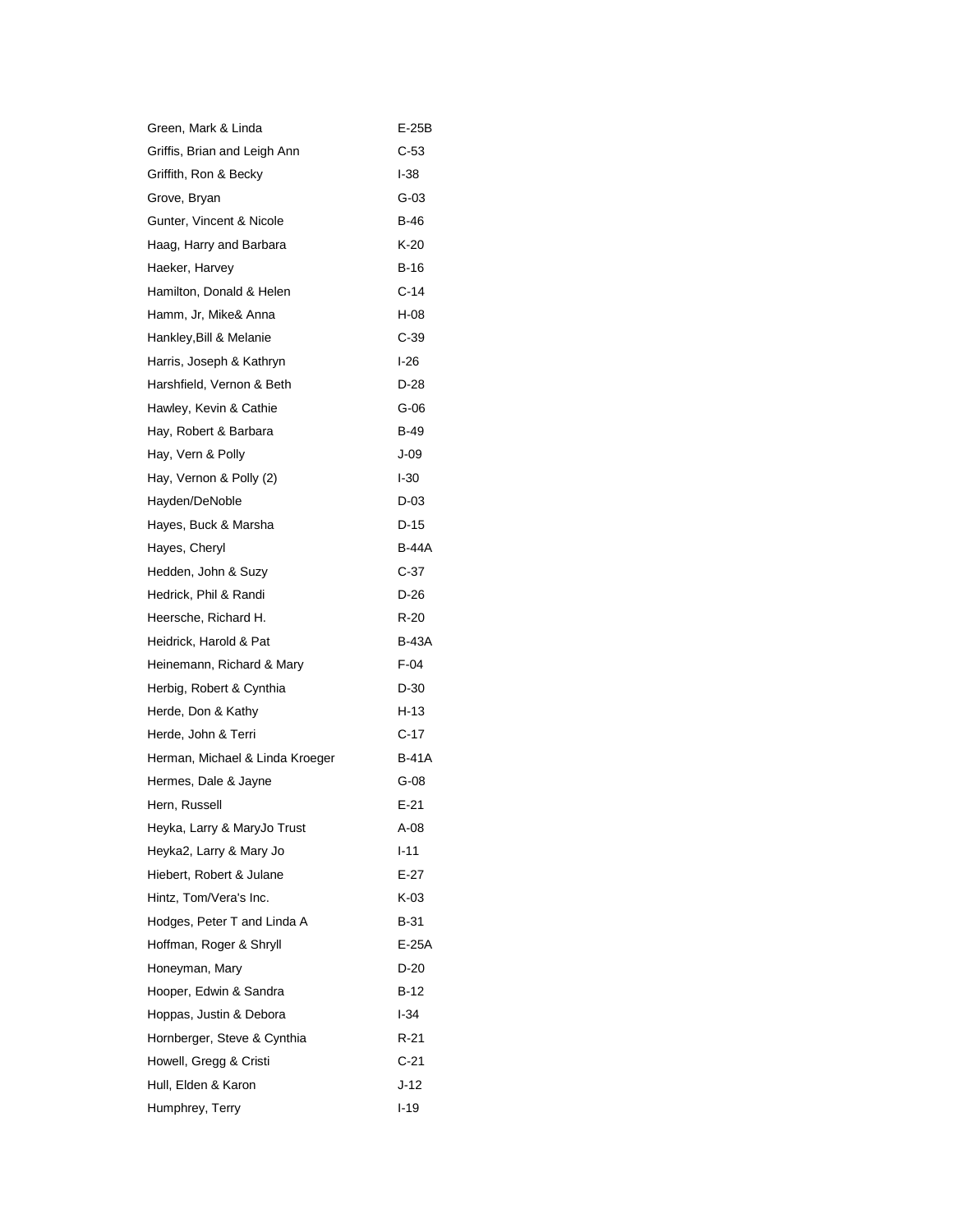| Hutter, Andrew                        | C-42     |
|---------------------------------------|----------|
| Hutter2, Andy & Joyce                 | C-41     |
| Jantz, Ron & Cherisse                 | $J-04$   |
| Jantz, Ron & Cherisse (3))            | $H-0$    |
| Jantz, Ronnie & Karen                 | $E-02$   |
| Johnson, Patrick & Patricia           | C-11A    |
| Jonas, Joseph & Kerry                 | $1 - 13$ |
| Joseph, Linda                         | $B-20$   |
| Kellstrom, John & Beth                | B-04     |
| Kingrey, David A. revocable trust UAD | $H-18$   |
| Klee, Marcella                        | K-06     |
| Kloppenberg, Donald                   | $D-14$   |
| Kohake, Joan/Randy Prentiss           | R-02     |
| Kolbeck, Kurt & Jill                  | $J-21$   |
| Kraus, Jean                           | $A-04$   |
| Kvas, Joseph & Pamela                 | $E-24$   |
| Labus, Dan and/or Carla               | C-22     |
| Lang, Pat/Alice Millerskow            | $CW-2$   |
| Lashley, Craig & Shawna               | IT-6     |
| Lashley, Craig & Shawna (2)           | IT-7     |
| Laudick, Roger & Nancy                | B-39     |
| Lewis, Paul & Diane                   | $1-23$   |
| Linders, Clark & Christy              | $B-15$   |
| Lipson, Edward                        | $R-06$   |
| Livingston, Luke/Joyce Lewis          | K-17     |
| Livingston2 Luke/Joyce Lewis-2        | K-16     |
| Luce, Richard                         | $E-25C$  |
| Lungwitz, Leon & Karen                | $D-37$   |
| Lyons, Frank & Janet                  | I-22A    |
| Marlow, Denver & Ali                  | $J-07$   |
| Martin, Coy & Joan                    | B-44     |
| Maska/Burkhart                        | J-20     |
| Maxon, Clifford & Charles             | $C-10$   |
| May, Tim & Cindi                      | $E-09$   |
| McCabe, Kenneth & Dorothy             | $E-04$   |
| McElroy, Jerry & Janet                | $C-15$   |
| Meyer, Rodney D.                      | $F-11$   |
| Miller, Connie & Killham, Tamara      | B-42B    |
| Miller, Dale and Patricia             | $E-12C$  |
| Miller, Gaylon & Brenda               | $R-16$   |
| Miller, Todd & Kate                   | A-01     |
| Mills, Kirsten H., trust              | $-33$    |
| Moelling, Faye                        | $J-08$   |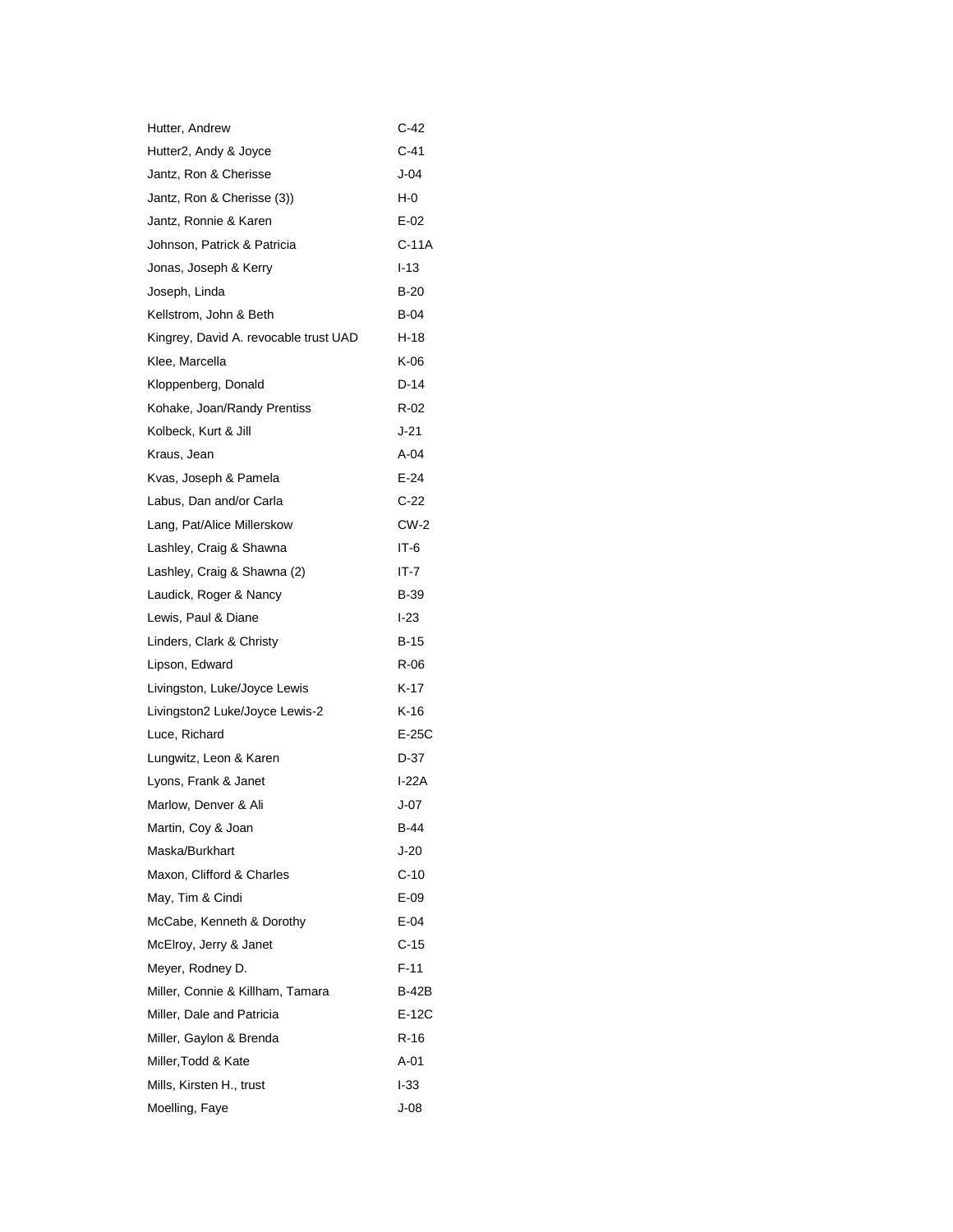| Moler, Donald, Donald Jr. & Judith | G-04   |
|------------------------------------|--------|
| Moore, John & Prothro, J.          | I-37   |
| Moore, Mark & Susan                | K-05   |
| Moore, Robert/McGuire, Cheryl      | K-14   |
| Morgan, Alfred                     | B-35   |
| Morgan, Dan & Glenn/Lisa Sedlacek  | B-35   |
| Morrow, Alan                       | $C-51$ |
| Mullen, Tyson & Emily              | K-21   |
| Myers, Stanley & Jill              | H-03   |
| Nazar, Edward & Carol              | B-14   |
| Nebel/Graber                       | B-48   |
| Nelson, Dennis & Janet             | D-24   |
| Nelson, Eric                       | C-29   |
| Nelson, Eric (2)                   | C-29A  |
| Nesbitt, David and Martha          | J-22   |
| Nichols, Kimberly M.               | GE-1   |
| Nicodemus, John & Kem              | E-12B  |
| Nowakowski, Pete & Rosemary        | C-04   |
| Nurnberg, Thomas & Nancy           | $1-24$ |
| Ochoa, Mark & Amy                  | D-31   |
| Olney, Brad & Dawn                 | H-04   |
| Opat, John & Annie                 | C-0    |
| Osborne, Larry & Karen             | $E-11$ |
| Pagel, John & Ireland, Matita      | F-14   |
| Palmer, Randall & Lisa             | CW-4   |
| Paquette, Matthew & Amy            | D-35   |
| Passarelli, Lorena & Clem, Rollie  | H-16   |
| Peachey, Lowell & Rita             | $R-12$ |
| Peachey, Lowell & Rita (2)         | R-13   |
| Peloquin, Steve & Leslie           | C-08   |
| Penner, Douglas & Raylene          | E-07   |
| Peterson, Carolyn                  | D-08   |
| Peterson, Donald & Linda           | CW-3   |
| Peterson, John & Michelle          | $I-02$ |
| Petitjean, Mike and Carol          | C-16   |
| Petz, John & Leslie                | J-23   |
| Prairie Pieces, Inc., Steere, T.   | $E-23$ |
| Probst, Ron                        | J-03   |
| Ragain, Eric & Tracy               | F-12   |
| Ransom, James                      | D-25   |
| Reagan, Jim                        | B-23   |
| Reiff, Victoria                    | D-18   |
| Reilly, Joseph & Sharon            | E-16   |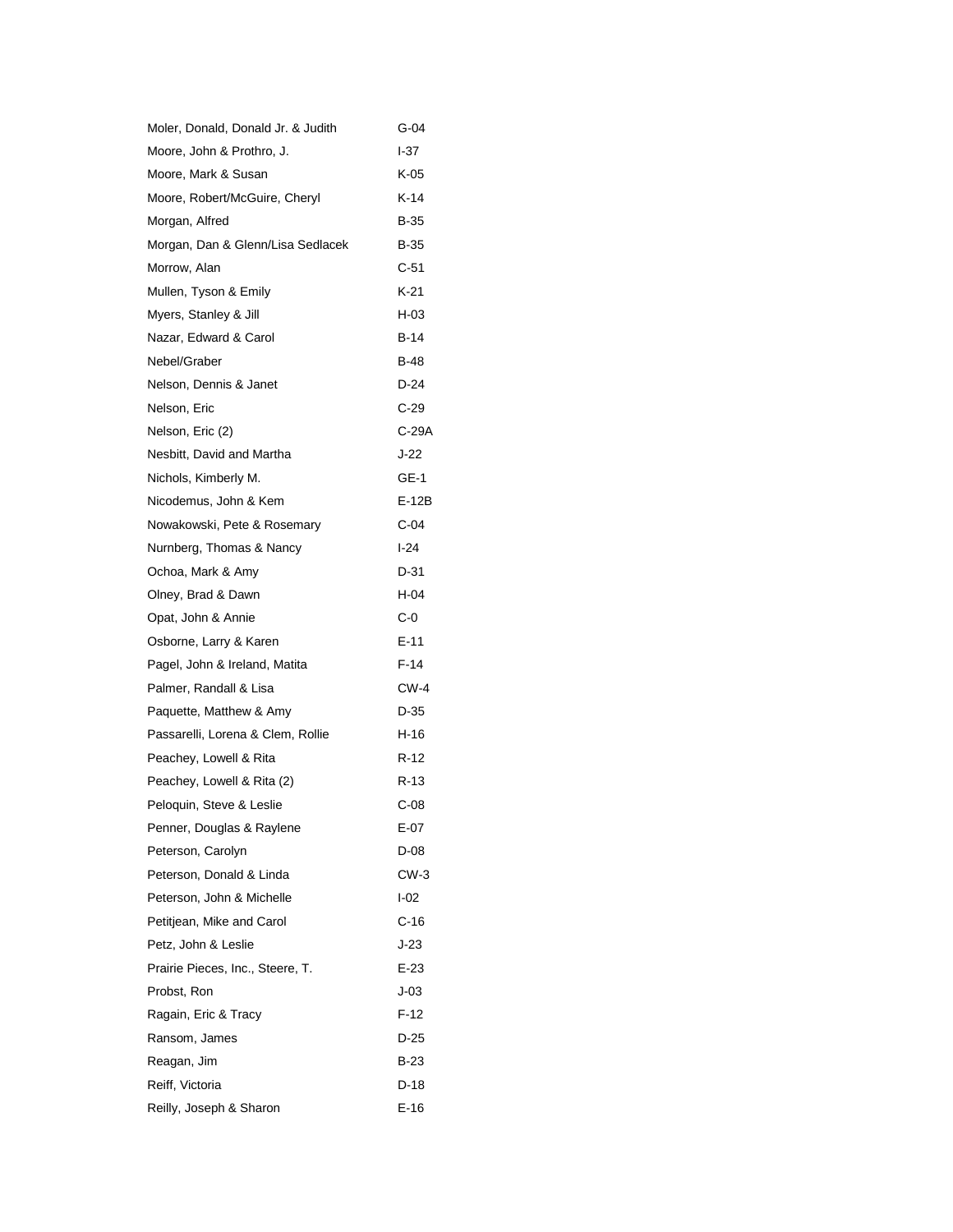| Reitz, Kenneth & Christine            | GE-2   |
|---------------------------------------|--------|
| Reitz, Kenneth (2)                    | E-28   |
| Riat, Thomas                          | E-13C  |
| Riffell III, Victor/Tony Wilbur       | C-18   |
| Ritter, Michael and Christine         | C-07   |
| Robinson, Donna                       | CW-1   |
| Robinson, Robert & Janet              | D-38   |
| Rodak, Robert                         | J-18   |
| Roecker, Stephen & Jan                | $1-15$ |
| Rose, Larry                           | J-19   |
| Rose, William & Marietta              | $E-29$ |
| Rothrock, Shana                       | E-06   |
| Roths, Jerry & Renee                  | C-02   |
| Roths, Jerry & Renee (2)              | C-03   |
| Rush Living Trust, James Sr. & Joyce  | B-51   |
| Russell, Bill                         | J-0    |
| Russell, V.L. & R & K Russell         | I-31   |
| Sample, John & Helen                  | G-01   |
| Sanders, Tim & Deb                    | B-40   |
| Saville, Lance and Susan              | C-44   |
| Savina, Richard                       | K-10   |
| Sawyer, Jon and Debra                 | $F-01$ |
| Sawyer2, Jon & Debra                  | C-36   |
| Schippers, Robert                     | H-17   |
| Schmidt, Charles & Teresa             | $IT-4$ |
| Schmidt, Russell & Denise             | BN-1   |
| Schmitt, Gary & Cathy                 | C-45   |
| Schrader, Percy                       | F-03   |
| Schram, Chuck & Deb                   | B-02   |
| Schroeder, Wayne & Thelma/Stacy Forgy | F-09   |
| Schulz, Kirk & Noel                   | D-04   |
| Schwein, Gene & JoLynn                | B-11   |
| Shaver, Jesse and Anne                | B-42A  |
| Shawnee Golka Living Trust            | R-19   |
| Shenk, Marlin & Meri Rose             | B-45   |
| Sliski, Todd & Christina              | I-17A  |
| Smeltzer, Agnes                       | B-19   |
| Smith, Burley/SMIKID LTD              | H-12   |
| Smith, D L & Suzy                     | $E-14$ |
| Smithhisler, Matthew & Patricia       | C-48   |
| Snook, Aaron, Chris & Donna           | A-09   |
| Speer, Michael and Terri              | H-01   |
| Spencer, Sharon & Dean                | C-12   |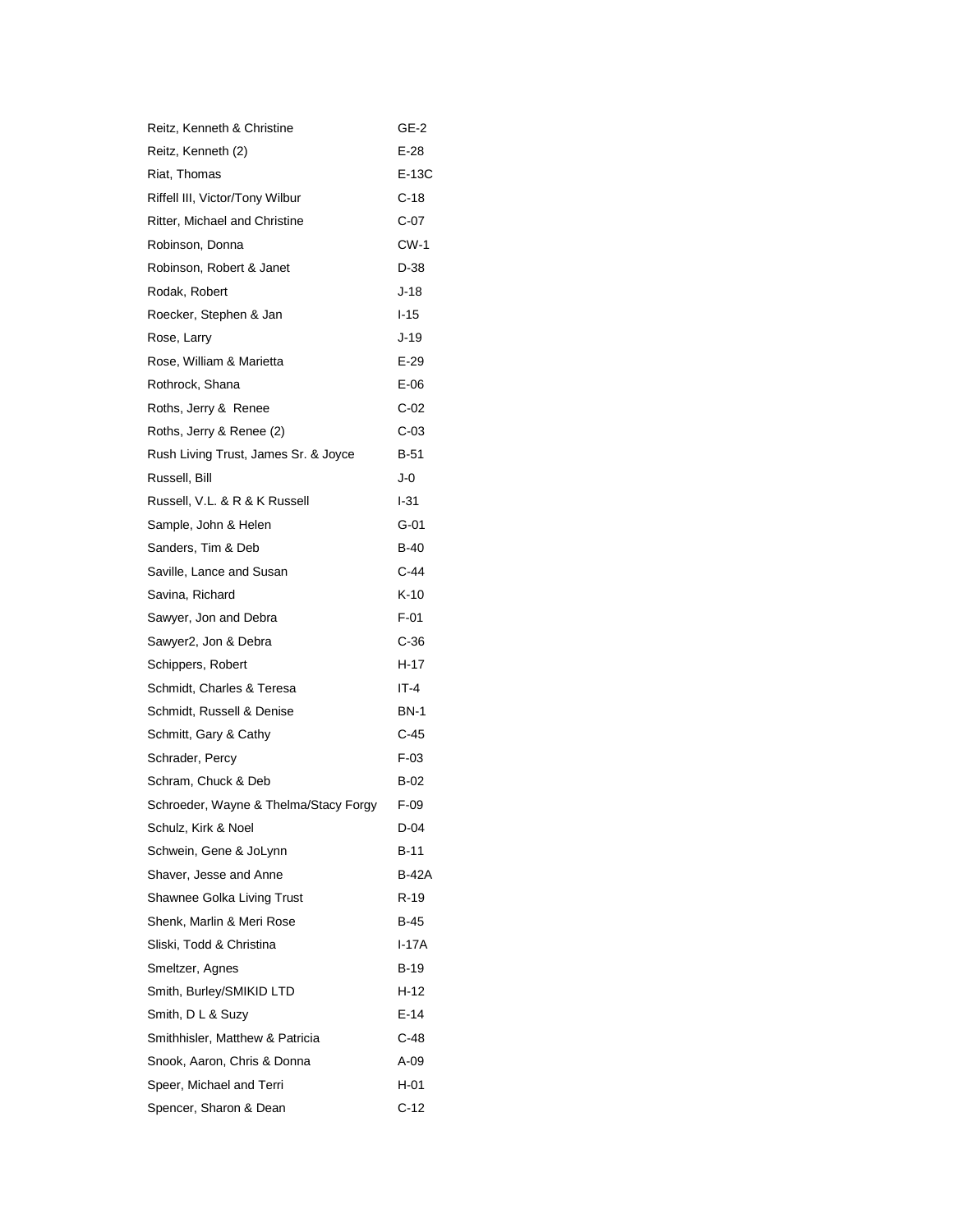| Spooner, Brian & Mary-Rita             | R-03   |
|----------------------------------------|--------|
| Stackley, Myrna                        | GE-3   |
| Steckart, Jim & Grace                  | R-11   |
| Stegman, Mike                          | B-41   |
| Stephens, Mary                         | E-18   |
| Stevenson, Sky & Tammy                 | D-36   |
| Storm, Melvin & Donna                  | $1-25$ |
| Stratton, Bill & Susan                 | $R-18$ |
| Stubenhofer, Bill & Linda              | $F-05$ |
| Stueven, Bob & Shirley                 | D-22   |
| Swartz, Billiee                        | $F-02$ |
| Tamir, Jeremy and Dorit                | D-39   |
| Tangari, Mary                          | J-01   |
| Taunton, Phillip                       | $E-19$ |
| Taylor, Bonnie                         | $C-52$ |
| Taylor, Richard & Janette              | IT-9   |
| Thurman, Martin & Susan                | D-02   |
| Towry, Ronald & Linda                  | C-27   |
| Trumpp, DeWayne & Jean                 | $K-22$ |
| Tucker, Tom & Geneva                   | E-03   |
| Turkovic, John                         | B-52   |
| Twin Lakes Trophy Hunting              | K-07   |
| Uhl, Daniel                            | J-11   |
| Van Arsdale, Mary/Johnson, Dave & Mary | D-06   |
| VanTuyl, Dale & Carmela                | $1-18$ |
| Versch, Dennis & Eddie Mae             | G-07   |
| Vondemkamp, Karen                      | B-28A  |
| Voorhees, Jerry and Mary Beth          | IT-5   |
| Vrana, John & Linda                    | C-46   |
| Walker, Dale & Kathleen                | C-09   |
| Walker, Joshua and Jennifer            | A-07   |
| Wallace, Edd & Marilyn                 | B-50   |
| Waring, Richard & Karen                | C-01   |
| Warsnak, Richard                       | J-14   |
| Weber, William                         | J-10   |
| Welch, M. V.                           | $B-17$ |
| Werts Trust, Randee                    | E-12A  |
| Wessel, Barry & Jill                   | H-06   |
| Wessel, William & Linda                | D-23   |
| Whaley, Arnold & Harvey, Kathleen      | K-13   |
| Whaley, Arnold & Harvey, Kathleen (2)  | A-02   |
| White, Ellston & Mildred               | l-14   |
| White, John & Marty                    | C-31   |